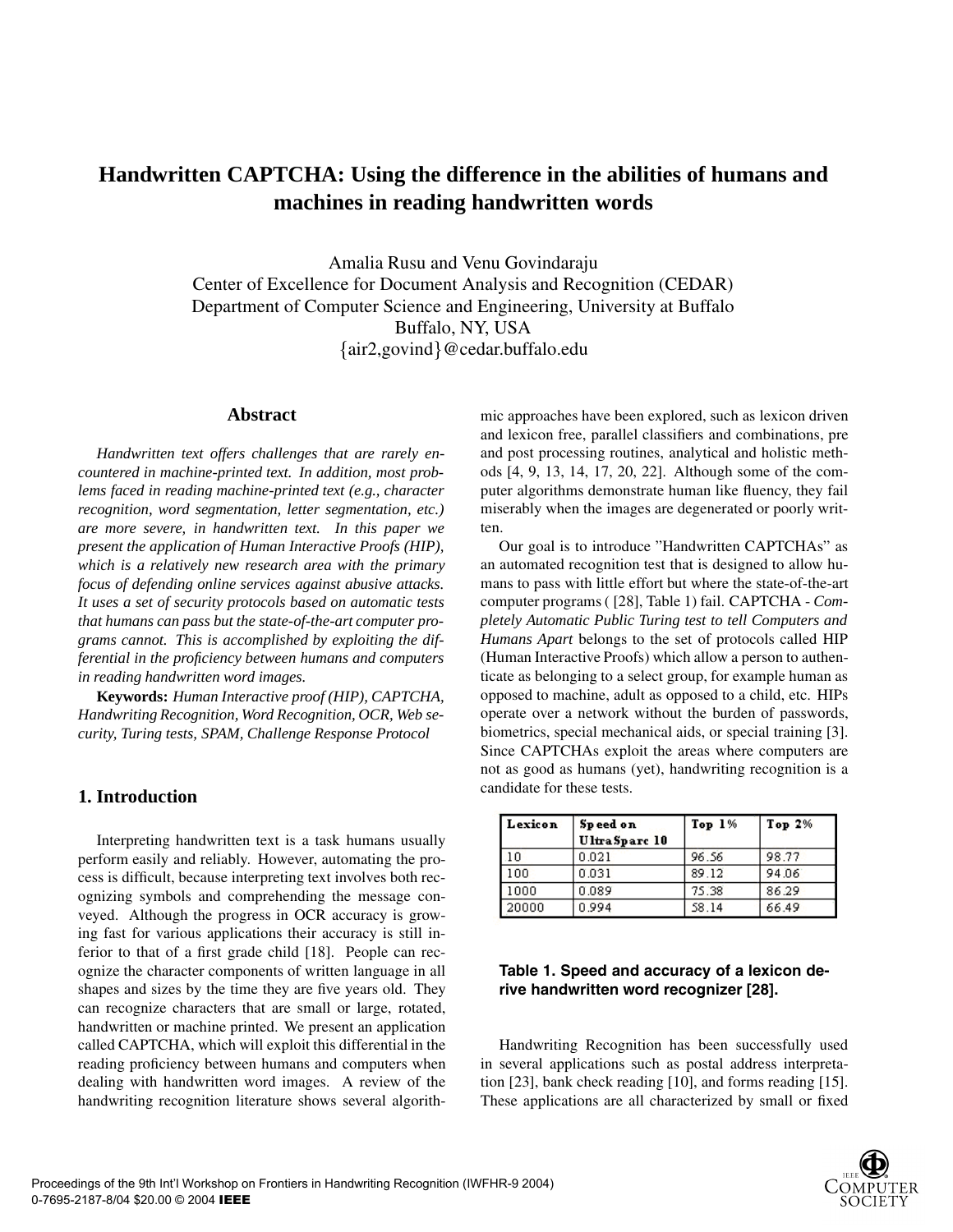lexicons afforded by contextual knowledge. Recognition of unconstrained handwriting is difficult because of the diversity in writing styles, inconsistent spacing between words and lines, and uncertainty of the number of lines in a page as well as the number of words in a line [21]. Also, most current handwritten word recognition approaches depend on the availability of a lexicon of words for matching, making the recognition accuracy dependent upon the size of the lexicon. So, for a truly general application-independent word recognizer, the lexicon would be the entire English dictionary and the accuracy of recognition would be very low.

It must be noted that without the context of a lexicon, unconstrained cursive handwriting recognition (offline) is extremely difficult for current recognition algorithms. Furthermore, the recognition accuracy drops dramatically with an increase in the lexicon size. The results in Table 1 are based on fairly well-written clean images extracted from US mail piece images. Thus, generating challenging handwritten word images where humans can read effortlessly and programs fail should be possible. One obvious way would be to increase the lexicon size (word choice list). However, this may not be always practical, as it would be difficult to present a user with a very large lexicon in a challenge-response test as it would take up most of the computer screen and also become burdensome for genuine human users. In this paper, we will describe alterative ways of "transforming" the image to make it almost impossible for programs to read the handwritten words while the task still remains effortless for humans.

Figure 1 illustrates some of the word images that are difficult for any present day computer recognition techniques even when presented with a small list of words as a lexicon. We will use the handwritten word recognizers we have at our disposal ( [8, 11, 28]) to conduct experiments and come up with parameters that can be used for automatic generation and distortion of handwritten word images.



**Figure 1.** Examples of Handwritten CAPTCHA images where OCR systems fail.

## **2. Motivation**

Internet spam is defined as "unsolicited commercial bulk e-mail", or junk mail, in other words advertisements that marketers blindly send to as many addresses as possible.

It is widely accepted that the spam problem and the socalled "Bots" have become a nuisance and must be defended against. Whereas individual anti-spam preventive measures and email address filtering may be used as a shortterm solution, there is a need for more comprehensive solutions such as HIPs and CAPTCHAs.

Alta Vista web site was among the first to use CAPTCHA to block the abusive automatic submission of URLs [1]. Advanced efforts on HIPs have been made at the CMU [5, 25]. They have introduced the notion of CAPTCHA and defined its mandatory properties. Several CAPTCHA systems (e.g. Gimpy, Bongo, Pix) are available to readers on their web site [2]. Over the past three years, PARC and UC Berkeley have introduced new challenges [3, 6, 7, 16]. Mandatory Human Participation (MHP) is another kind of authentication scheme that uses a character-morphing algorithm to generate the character recognition puzzles [26]. All the CAPTCHAs currently in commercial use take advantage of superior human ability in reading machine printed text. Other algorithms use speech, facial features, and graphical Turing tests [12, 19]. To the best of our knowledge, this paper describes the first effort in "Handwritten CAPTCHAs".

There are four steps to authentication (Figure 2): (i) *Initialization*: the user expresses an interest in being authenticated by the server, (ii) *CAPTCHA Challenge*: the server generates a challenge in the form of a handwritten word image and issues it to the server, (iii) *User Response*: the user has to key in the right answer and return it to the server, (iv) *Verification*: the server verifies the user response and checks if it matches the right answer. It either grants access to the user or rejects the transaction.



**Figure 2.** Automatic Authentication Session for Web Services.

In 1950, Alan Turing raised the question: "Can machines think?". The Imitation Game has been modified many times since then so that it became simply a problem of deciding whether the contestant is human or machine [24]. Recently, new formulations of the reverse problem with the following specifications exist: (i) the judge is a machine instead of a human, (ii) the goal is that virtually all human users will be

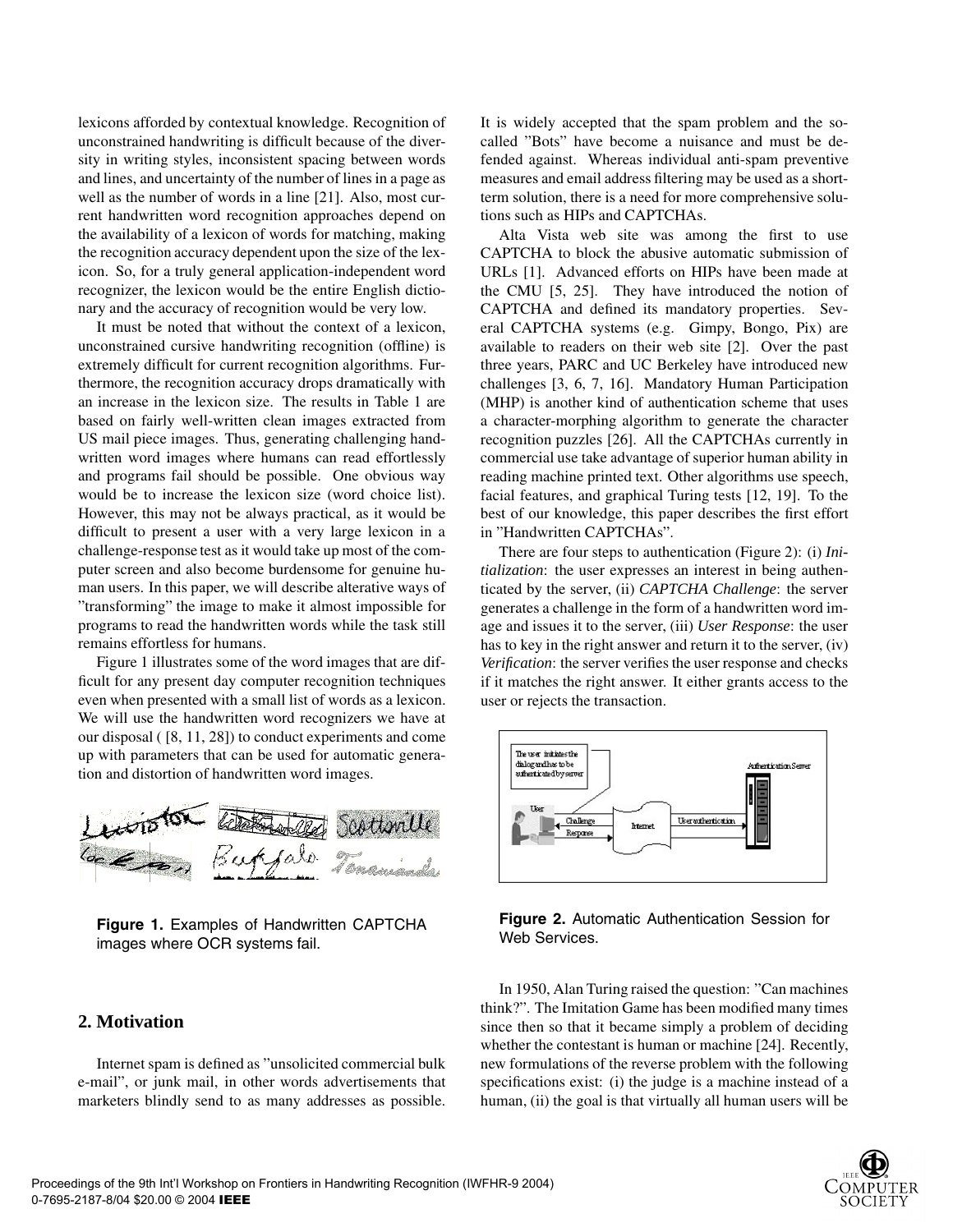recognized and pass the test, whereas no computer program can pass.

#### **3 Technical Approach**

Our focus is on automatic generation of CAPTCHA challenges (Figure 3). We have conducted experiments to investigate human recognition of a set of distorted hand printed image samples to gain an insight into human reading abilities. Holistic features [14] were first investigated since they are widely believed to be inspired by psychological studies of human reading.

For automatically generating CAPTCHA images transformations are applied to a randomly chosen handwritten word image from a database of over 4,000 handwritten US city name images. Alternatively, we can construct any handwritten word image by gluing together characters randomly chosen from a set of 20,000 handwritten character images of isolated upper and lower case alphabet. We have identified the following transformations that defeat current handwriting recognition systems. We essentially considered all the normalization operations that word recognizers use prior to recognition and simply introduced them on purpose. Also, given our knowledge of how much of the distortions a word recognizer can tolerate, we are able to generate images that cannot be easily normalized or rendered noise free by present computer programs.



**Figure 3.** Example of interface and handwritten CAPTCHA to confirm registration.

- 1. *Noise*: Add lines, grids, arcs, circles, and other "background noise"; Use random convolution masks, and special filters (i.e. multiplicative/impulsive noise, blur, spread, wave, median filter, etc)
- 2. *Segmentation*: Delete ligatures or use letters and digits touching with some overlap to make segmentation difficult; Use stroke thickening to merge characters
- 3. *Lexicon*: Use lexicons with "similar" entries, large lexicons, or no lexicons; Use words with confusing and complex characters such as "w" and "m"

4. *Normalization*: Create images with variable stroke width, slope, and rotations; Randomly stretch or compress portions of word image

Since the process of image generation must be completely automated, and images and the associated set of planned distortions must be chosen at random, there is little risk of repetition. Also, the norms of CAPTCHA generation dictate that the method of generating these images must be public knowledge giving those that want to "break" the CAPTCHAs a fair shot.

For deformation, we use the following algorithm: *Input*. Original (random) handwritten image *Output*. Deformed handwritten image

*Method*. Given a test image, run the deformation algorithm once.

- 1. Randomly choose the number of transformations (up to three).
- 2. Randomly establish the transformations corresponding to the given number. Some rules apply: (i) no transformation can be applied more than once to the same image (multiple times, it drastically degenerates the image and affects human reading abilities), (ii) if just one transformation was chosen then add one more, unless the first transformation is to add background noise.
- 3. A priori order is assigned to each transformation. Sort the list of chosen transformations based on their prior order. We have ordered them based on our experimental results and common sense. For example, applying noise to an image and then blurring or spreading it has undesired effect on word readability rather than doing it the other way round. In the second case the image preserves some of the original features and the word consistency would not be altered by meshing letters with backgrounds as in the first case. We found this ordering to be helpful for humans, but still difficult for recognizers.
- 4. Apply each transformation in sequence and generate the output-deformed image. After each transformation the image is updated, so that the effect is cumulative.

We examined the sources of errors of recognition algorithms and found that segmentation errors (i.e. oversegmentation, inability to segment), recognition errors (i.e. confusing with a similar entry in lexicon), and image quality are the most common. Typical cases of failure are images with background noise. We have found this to be the most powerful transformation in our algorithm because it is easily reproducible and the accuracy of the system drops on noisy images. On the other hand, the extra components

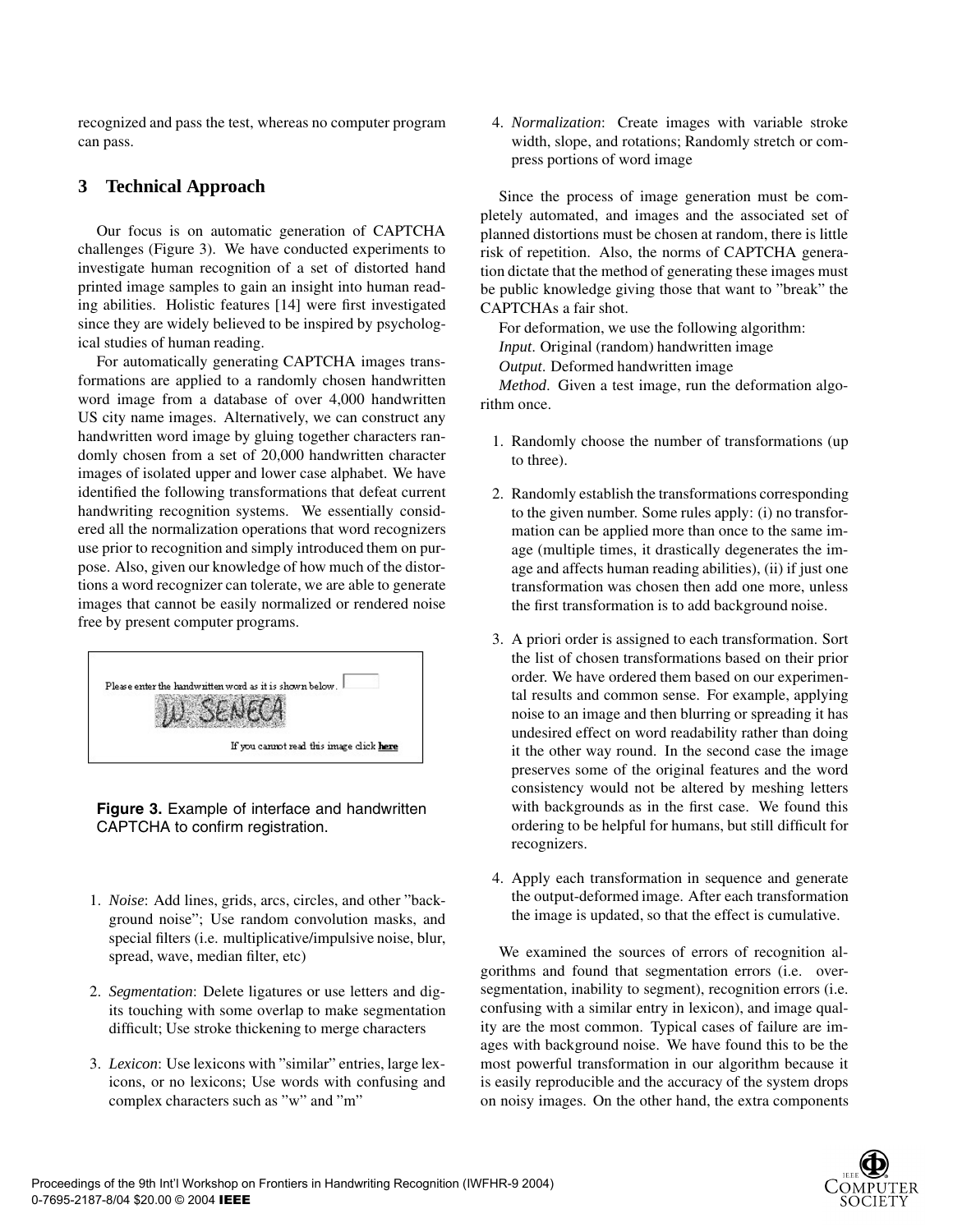such as arcs, lines, grids, etc. produce incorrect segmentation and recognition errors, thus significantly reducing the performance of recognizers. The other transformations that we considered (blur, spread, wave, median filter, etc) are efficient when combined in groups as evidenced by our experimental results.

## **4 Testing and Evaluation**

We have used image files in TIFF and HIPS formats. We have generated the test images to be recognized by the two most advanced word recognizers available at CEDAR, Word Model Recognizer (WMR) [11] and HMM Recognizer [8]. Both recognizers match a word image against a lexicon (Figure 4). For each image, we have produced a deformed version by applying successive transformations using the above described algorithm. For every image the corresponding truth word is always present in the lexicon, and the lexicon is created so as to contain all the truths of test images.

We have completed the following two experiments.

- 1. First involves a database of 4,127 city name images and randomly generated distorted images based on the existing deformation algorithm. They are all handwritten city-words (cursive, hand printed, or the others) which are manually extracted from mail pieces. In general, each image contains only one word that corresponds to a US city name (Figure 5).
- 2. Second uses 3,000 word images generated based on a random combination of characters, with one word per image and random word length between 5 and 10 (Figure 6). The characters are chosen at random from a database of 20,529 characters, which were previously extracted from city name images (Figure 7). In addition to samples in Figure 1 and Figure 3 for which both recognizers failed to recognize the correct word, there are other examples recorded for further review. Majority of these handwritten images are readable by humans.

We have implemented an automated version of the algorithm and a number of transformations (up to three) are applied to each image. We performed tests by running WMR and HMM recognizers on more than 7,000 word images, most of them US postal word images of unconstrained writing styles. The corresponding error rates are shown in Table 2.

A pertinent observation for the computer program recognition results is that the lexicon plays a central role in determining the right word in most of the cases. In handwritten word recognition as described by most researchers in the literature, the performance of a recognizer depends

| Inage            | Transformation                   | WMR                | <b>HMM</b>  |
|------------------|----------------------------------|--------------------|-------------|
| IN SENECA        | Addnoise                         | Recognizes         | Fails       |
| <b>W. SENECA</b> | Addnoise, apply median<br>filter | Recognizes         | Fails       |
| W. SENECA        | Run chain code.<br>empty letters | Fails              | Fails       |
| IN SEENECA       | Line or transformation           | Recognize <i>s</i> | Re cognizes |
| W. SENECA        | Edge detector multiple<br>tin es | Fails              | Fails       |
| <u>I</u> SENECA  | Affine transformation            | Fails              | Re cognizes |
| W. SENECA        | Empty letters, edge<br>detector  | Fails              | Fails       |

**Figure 4.** Testing results for various transformations applied to the same test image.

| Test Images           | Number of<br>test images | WMR<br><b>Error Rate</b> | ним<br><b>Error Rate</b> |
|-----------------------|--------------------------|--------------------------|--------------------------|
| City Names            | 4.127                    | 91%                      | 96%                      |
| Random Nonsense Words | 3.000                    | 88%                      | 97%                      |

### **Table 2. Error rates of handwriting recognizers.**

on the quality of input image as well as other factors, such as the lexicon entries and lexicon size. It is intuitively understood that word recognition with larger lexicons is more difficult [8, 11]. Another accurate measure to categorize the difficulty of a word recognizer task is the similarity between lexicon entries, defined as the distance between handwritten words, and called "Lexicon Density" [27, 29]. One of the co-authors has previously shown how the performance of a recognizer is a function of lexicon density and the results of performance prediction models change as lexicons density changes [27, 29]. Therefore, for CAPTCHA purposes, the design can involve introducing difficulty at the word image level or at the associated lexicon level. In order to utilize the lexicon level challenge, we have considered a few images that were successfully recognized by the two word recognizers in the previous test. In that instance, a lexicon of size 10 was chosen randomly. In Figure 8 we show what happens when the lexicon of size 10 is deliberately chosen to increase the confusion (density).

Although currently in its manual version, the idea of generating random lexicons with higher density is expected to provide additional handwritten CAPTCHAs, this phase has not been completely researched. For instance, we would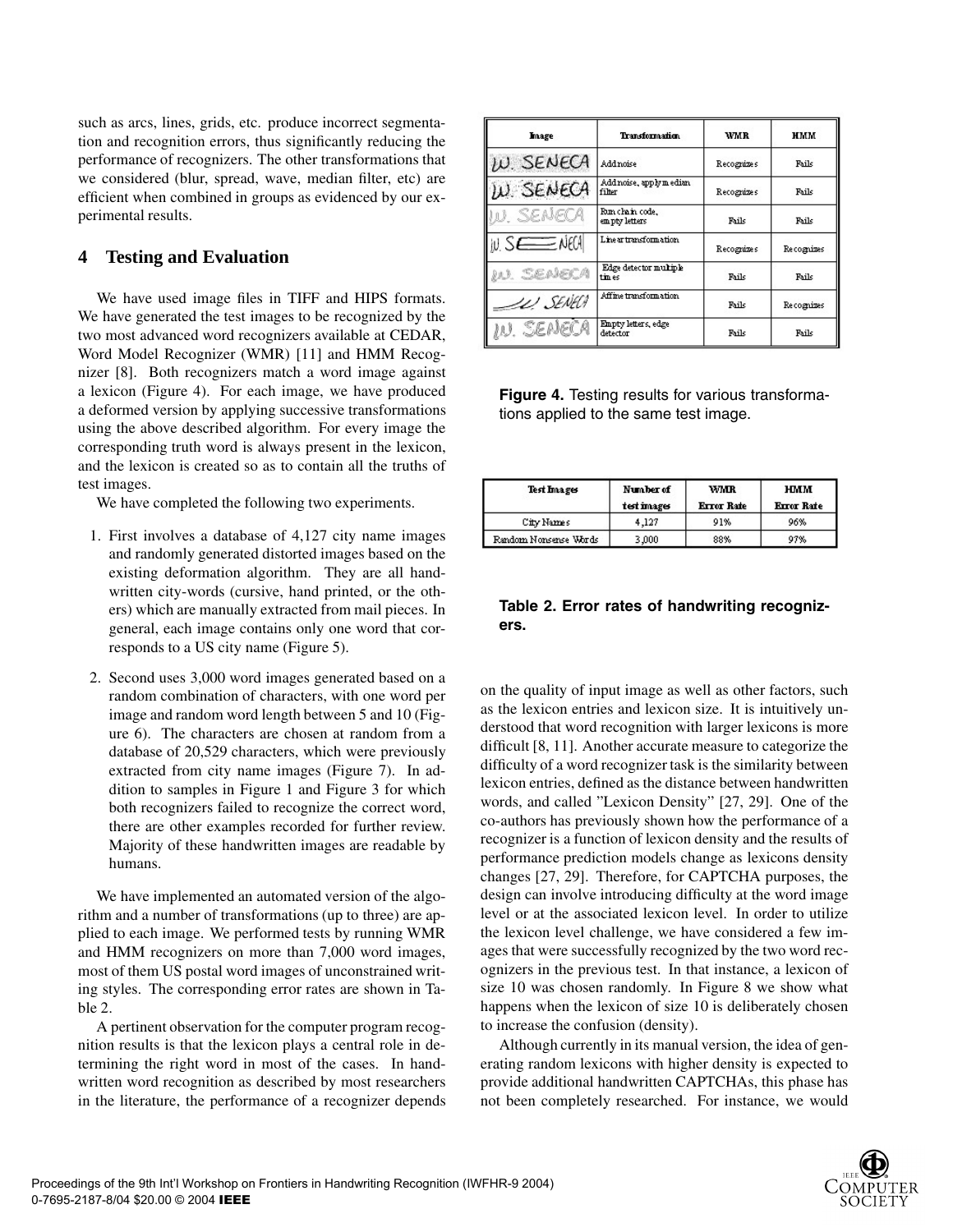| Truth Word      | <b>Test Image</b>    | Transformations                                                    |
|-----------------|----------------------|--------------------------------------------------------------------|
| <b>WS</b> eneca | IJJ. SENECA          | Add noise and convolve<br>with the mask                            |
| Waterville      | Waterville           | Spread image, add lines and<br>ares                                |
| West Semena     | 216 12/2200          | Add less noise, lines,<br>rectangle, and convolve<br>with the mask |
| A mherst        | annivoor,            | Add less noise, spread<br>image and wave it                        |
| Lockport        | $X_{02}Z_{10}Z_{11}$ | Add noise, line, rectangle,<br>convolve with mask                  |
| Kenmore         | ermore               | Spread and blur image                                              |
| Buffalo         | RUCEFALO             | Add arcs and lines                                                 |
| Rochester       | RochesKx             | Spread image and add<br>cimles/arcs                                |

**Figure 5.** City name images that defeat both WMR and HMM recognizers.

| <b>Truth Word</b> | <b>TestImage</b> | <b>Transformations</b>        |
|-------------------|------------------|-------------------------------|
| Tuthq             |                  | Add noise, arcs and rectangle |
| Esdhes            | S.               | Add lines, convolve with mask |
| Zadaawzsp         | Fada Hasp        | Add rectangle and spread      |
| Hhzecdacg         |                  | Add wave effect and mise      |

**Figure 6.** Random "nonsense" word images that defeat both WMR and HMM recognizers.

like all the lexicon entries to be "real" words in order to make it a fair comparison with human ability which relies heavily on context. In fact, when the writing is unconstrained or very loosely constrained, comprehension cannot follow recognition in a strictly sequential manner, because comprehension must occasionally assist recognition. In these cases we need the comprehension process to help disambiguate uncertainty caused by variability in the input patterns.

We have administered tests to 12 graduate students in our department. The test consists of 15 handwritten images as follows: 10 handwritten word images of city names, and 5 random "nonsense" words formed by concatenating handwritten characters. The images are chosen from the set of word images that defeat both recognizers. As expected, the first set of city names did not pose any problem for the hu-



**Figure 7.** Examples of handwritten characters used to generate random "nonsense" words.

mans given the context. For the "nonsense" words, students faced some difficulties and confused the following characters: "g" vs. "q", "r" vs. "n", and "e" vs. "c". Clearly, the overall error rate of 18% for humans versus 100% for both recognizers shows the superiority of human abilities when reading handwritten text images.

| Truth      | WMR, results                                                                                                                                     | HMM results                                                                                                                                 |                |
|------------|--------------------------------------------------------------------------------------------------------------------------------------------------|---------------------------------------------------------------------------------------------------------------------------------------------|----------------|
|            | (Top choice)<br>first)                                                                                                                           | (Top choice)<br>first)                                                                                                                      | Im ege         |
| Orkndo     | o vlando<br>ovkudo<br>مقعداته<br>o ria no lo<br>orkudo<br>oviando<br>orkhio<br>arlando<br>or iznatol<br>outhneo                                  | o Lando<br>o tando<br>o rla no lo<br>priendol<br>ordanao<br>o busht o<br>o hando<br>o viando<br>orknda<br>arlando                           | <i>Urlando</i> |
| Leckewenne | lac) asyana<br>lack aways<br>laskawana.<br>las lo ve na<br>las) awana<br><b>lackavanna</b><br>lash awama<br>lachawanza<br>lachamama<br>lactawana | lac) awarna<br>lastawana<br>lac) awarra<br>lac) awawa<br>lackawana.<br>lashawana<br>lacitav annal<br>lackowana<br>log tawata<br>las) awanza | Lactawarra     |
| Clarence   | clarincl<br>elarlnea<br>clamncl<br>GRAINING R<br>bieronool<br>sbamnsa<br>alo mnan<br>slahansa<br><b>AATA DGB</b><br>alawan.                      | clainnen<br><b>Elercnoc</b><br>clatence<br>clarince.<br><b>GRAINING</b><br>claunnen<br>clamnus<br>وعبدوعاء<br>cle mnca<br>clainven          | Clarexce       |
| Bu ffe lo  | buffaio<br>bu Meiol<br>butfalo<br>buitalo<br>buffrio<br>mffalo<br>bulfalo<br>bufalo<br>busfaio<br>bullalo                                        | raffalo<br>buffalo <br>հաքքրի<br>b <del>uff</del> aio<br>հաքքամ<br>bulfalo<br>buifalo<br>butfalo<br>bua falo<br>bufialo                     | $\beta$ offalo |

**Figure 8.** Handwritten CAPTCHAs using lexicons with similar entries. The images are not deformed here just to show the effect of this method without image transformations. Even in this situation, the recognizers did not produce the correct results as top choice.

## **5 Summary and Future Work**

In this paper, we have presented Handwritten CAPTCHAs, and evaluated the performance of our "Handwritten CAPTCHA" generation algorithm. Experi-